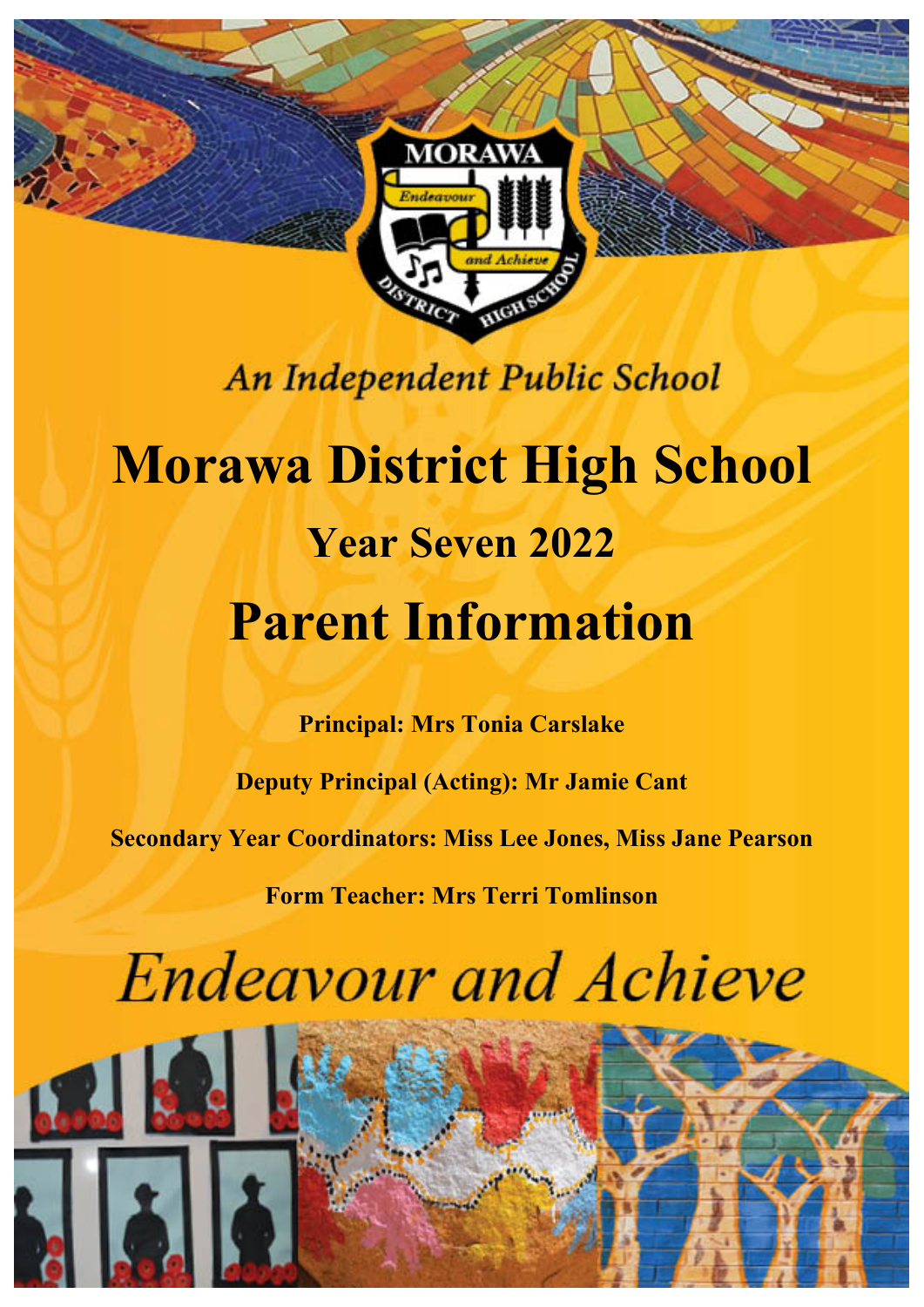# **MORAWA DISTRICT HIGH SCHOOL**

# *'GROWING GOOD PEOPLE'*

**Year 7 Handbook**

**2022**



An Independent Public School

**Principal: Mrs Tonia Carslake Deputy Principal (Acting): Mr Jamie Cant Secondary Year Coordinator: Miss Lee Jones Learning Support Coordinator: Mrs Narelle Knox-Atkinson**

> Morawa District High School PO Box 13 Morawa WA 6623 Phone: 08 9971 2500 Email: [morawa.dhs@education.wa.edu.au](mailto:morawa.dhs@education.wa.edu.au)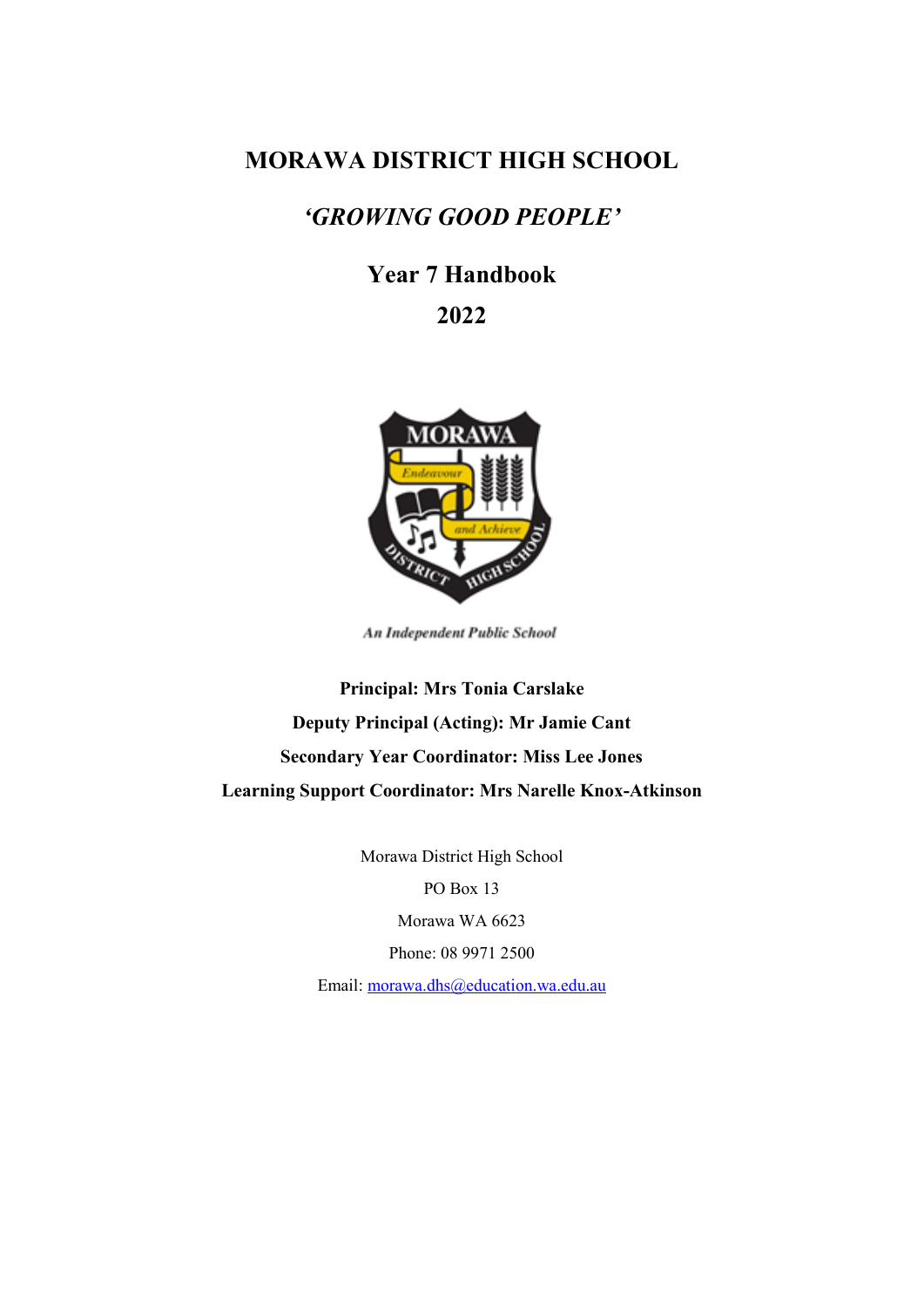#### **Vision: 'GROWING GOOD PEOPLE'**

#### **Mission:**

Morawa District High School is an Independent Public School which shares a commitment with parents and the community to provide a safe, stimulating and differentiated learning environment ensuring all students are fully engaged and motivated to excel.

#### **Our Values:**

*Learning -* We have a positive approach to learning and encourage it in others.

*Excellence -* We have high expectations of students and staff and we endeavour to achieve our best.

*Equity -* We recognise the differing circumstances of students and are dedicated to achieving the best possible outcomes.

*Care -* We treat all individuals with care. Our relationships are based on trust, mutual respect and the acceptance of responsibility.

#### **PBS Behaviour Expectations:**

**Respect -** We treat others with consideration and respect.

**Responsibility -** We are accountable for our own actions, resolving differences in constructive, peaceful ways; we contribute to society and take care of the environment.

**Achievement -** We have high expectations of students and staff and endeavour to achieve our best.

## **Introduction**

In order to keep parents informed about school and classroom expectations, Parent Information meetings are arranged periodically on Wednesdays to coincide with Early Close. A homework diary is a daily source of communication between home and school. Alternative sources of communication include emails, telephone calls or Connect. Please contact your child's teachers if you have any concerns or questions.

# **Attendance**

Going to school every day really does matter. Teachers plan programs in a sequence so students can build on skills and activities from one day to the next. Attendance is compulsory for all students. It is a legal requirement that all absences are explained. Once absentees have been completed by form teachers, parents will receive an SMS message from the school informing them that a child is absent without reason. If your child is absent, please inform the school office of the reason in person, by telephone, in writing or by text. If your child is late, please ask your child to get a late note from the school office.

**Student Targets:** We aim to have all students attend school more than 92% of the time. Each student will have an attendance target set for each term. All students who meet their target will be invited to the attendance reward determined by the Student Council. All students with 92% attendance and above will automatically be invited and also be eligible for the \$20 voucher drawn at the final whole school assemblies. Students with 100% attendance rates will also be recognised.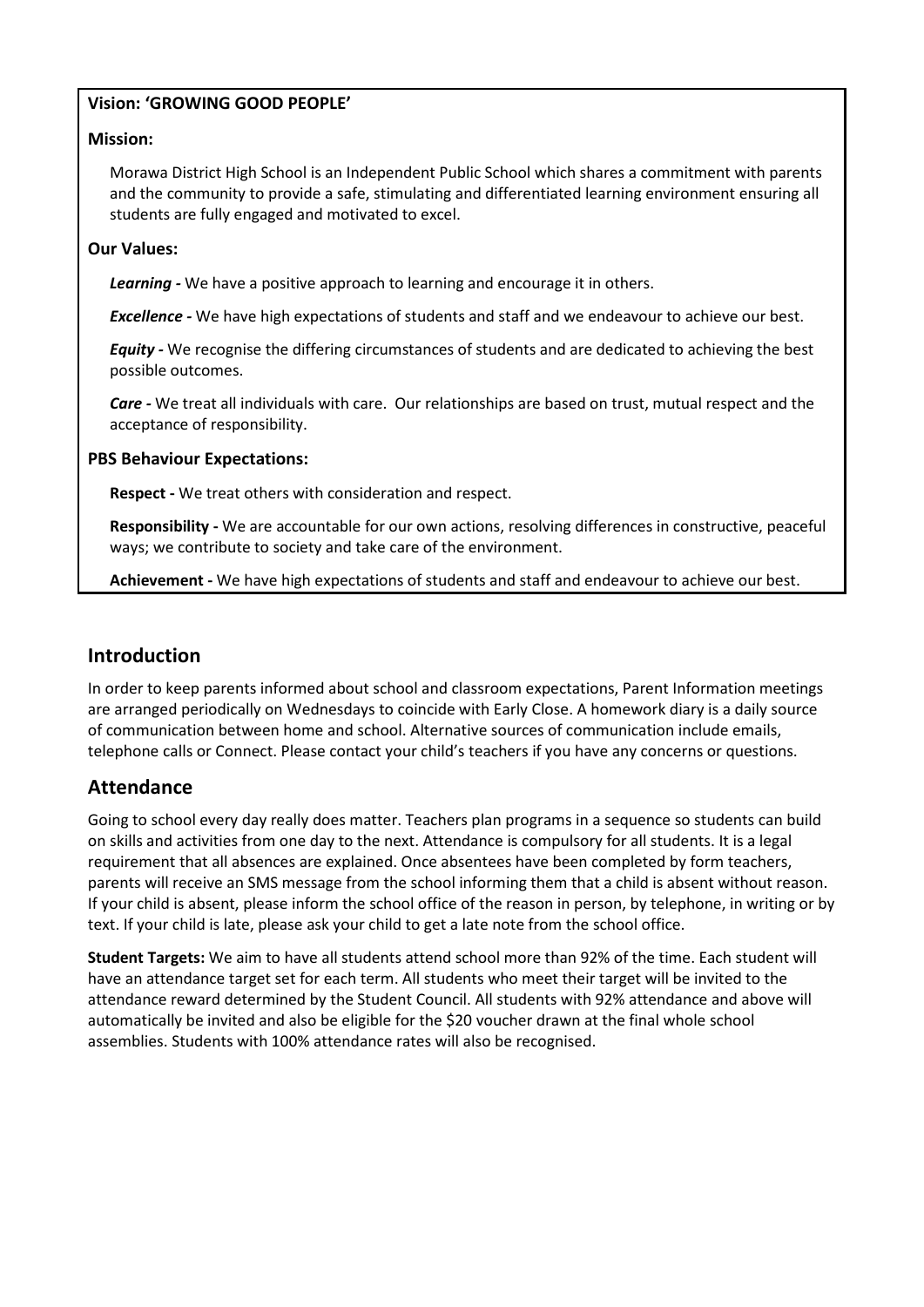## **Behaviour Management**

#### **Code of Behaviour**

All students and staff are guided by our school Charter which states:

- 1. All students have the right to learn and all teachers have the right to teach free from disruption.
- 2. All students and staff have the right to be treated courteously and with respect.
- 3. All students and staff have the right to work in a clean and safe environment.
- 4. All students and staff have the right to have their property cared for and respected.

5. All students and staff have the right to expect all members of the school community to abide by the Department of Education regulations.

Morawa District High School has adopted a holistic approach to supporting student behaviour and the behaviour management plan (BMP) needs to be shared and understood by parents, teachers and students. We believe in strong classroom management strategies and have adopted a shared concern approach towards bullying. The outcomes we wish to achieve are accomplished through curriculum initiates, teacher involvement and skill, and student empowerment. Any consequence for inappropriate behaviour needs to be balanced, if not outweighed, by positive, meaningful programs of involvement and recognition. Please refer to our Behaviour Referral Process which is included in this booklet.

# **Portable and Electronic Devices**

Students bringing devices to school are required to have them switched off and kept in school bags for the duration of the school day. Devices can only be taken from bags and used following the final bell for the day. Students and their families should note that these items are brought to school at the students' own risk.

In some circumstances, a teacher may have reason to ask a student to use the mobile device for the benefit of learning. In these cases, students will be asked to limit their device usage to the learning activity and return them to the bag after the task is complete. This is the only exception and students are expected to follow direction from the teacher.

Students failing to abide by this requirement will either be asked to hand it directly to the staff member concerned. Students failing to do as asked, will be subject to the standard behaviour sanctions explained in our Behaviour Management Policy. A register of confiscated devices will be kept for security purposes and the item will be returned to the student at the end of the school day.

# **Water Bottles and Hats**

Please encourage your child to bring a water bottle and hat to school each day. Students must stay under the veranda areas during breaks if they do not have a hat.

# **The Importance of Reading**

The importance of reading for children cannot be underestimated. Reading for pleasure can benefit a child's education, social and cognitive development, their wellbeing, and their mental health. A reading schedule will be established in each English class - with students encouraged to read at home. Our English Teacher, Ms Henderson, is also prepared to work with parents to find suitable home reading materials (novels and non-fiction) geared to student's interests, if they call her to discuss their child's needs.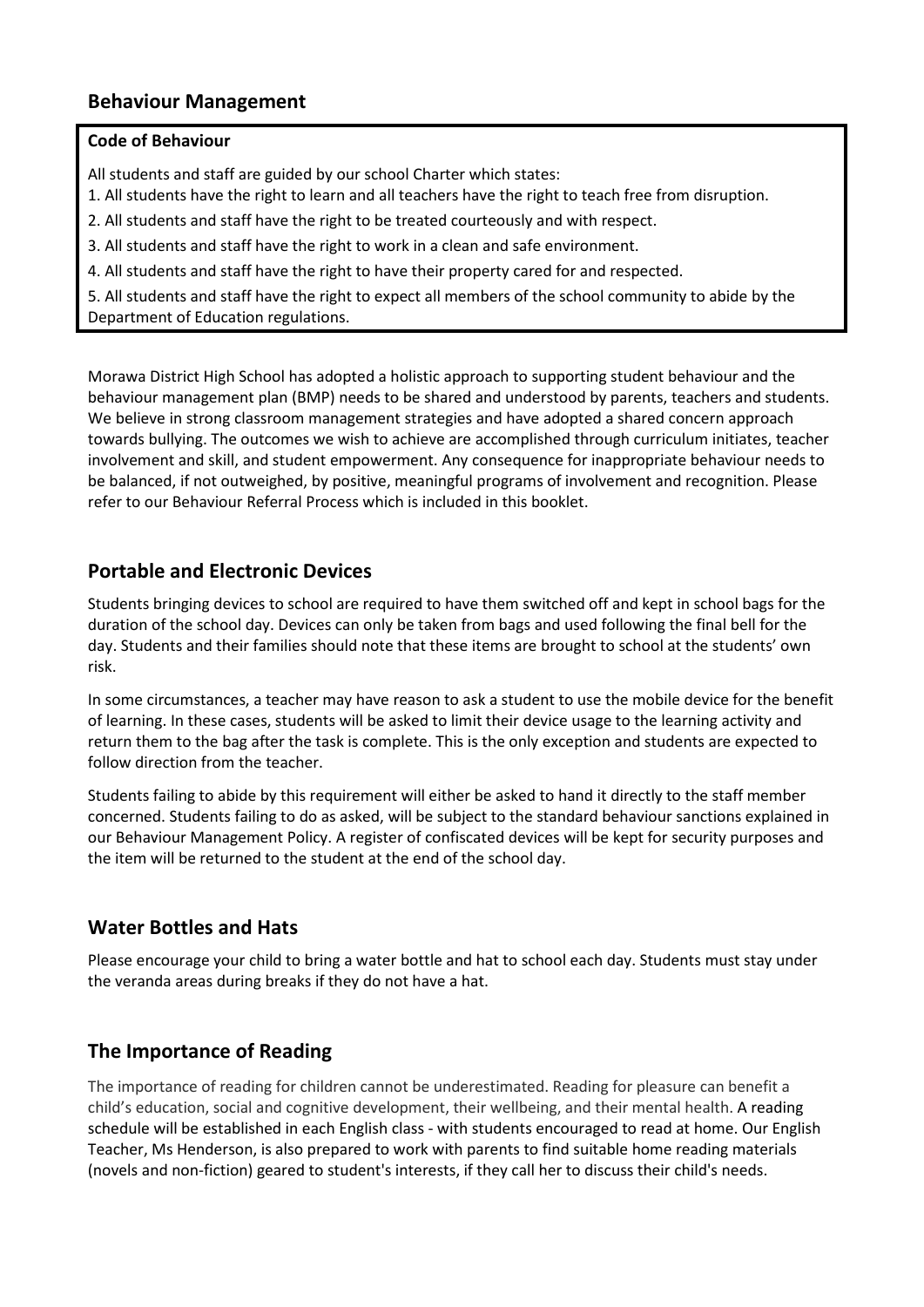# **Uniform**

Our school community believes that adherence to a School Dress Code promotes a positive image of the school within the wider community. It gives students pride in their school and provides a safe and supportive environment for them. A School Dress Code assists parents with the cost of clothing students. Furthermore, it provides a learning opportunity for the students to appreciate that in some context, beyond school, dress codes apply

The School Dress Code will be strongly enforced in line with the Department of Education expectations in this area. This includes the wearing of a hat throughout the year. It is also expected that the students will follow required Health and Safety Regulations in particular classes. This will include such things as wearing closed in shoes in specialist classes. The Uniform Shop is co-ordinated by the P&C Association and the MDHS IPS Board. The P&C Association endeavour to provide affordable pricing of school uniforms and purchasing through the uniform shop is encouraged. Second hand uniforms are available for purchase also through the P&C Association. **Leggings can only be worn with shorts or a skirt. Denim is not to be worn to school blue or black). Short skirts and short shorts are not to be worn; they need to be mid length.**

#### *This dress code has been developed to:*

- Enhance the image for the school within the community.
- Give students pride in their school.
- Provide a safe and supportive environment for all students.
- Assist parents with the cost of clothing students.

Our School Dress Code consists of school shirts (black/gold polo, white dress shirt or house colours) school dress and plain black pants/ shorts/skirts/skorts (no patterns, no other colours or visible logos).

#### **Secondary Students (Years 7 – 12)**

- **Hats -** free choice with appropriate slogans. Brimmed hats recommended.
- **Pants, Shorts and Skirts -** black. (no patterns, no other colours or overly visible logos). The school will make judgements regarding suitability of attire when required.
- **Unisex Black/Gold Zip Jacket or Black Jumper -** (no patterns, no other colours or visible logos), are the winter uniform.
- **Shirts -** white dress shirt, black/gold polo, or house colour polo shirts.
- **Undergarments -** (e.g. long sleeved clothes) worn under the school shirt must be black under polo shirt and white under dress shirt.

# **Awards**

Honour Certificates will be awarded to nominated students at secondary assemblies throughout the year. Students who are the highest achiever in each learning area will be recognised at the final end of semester assemblies. Academic, Class and Citizenship Awards will also be presented at the final end of year ceremony.

# **Good Standing**

Good Standing (GS) is a status that determines a student's access to and participation in extra-curricular activities. All students commence with GS status at the beginning of every year. GS defines a student's status in terms of maintaining satisfactory attendance, behaviour and conduct. The Good Standing Policy is applicable to students from Year 1 to 12. Parents will be notified if their child has lost their Good Standing.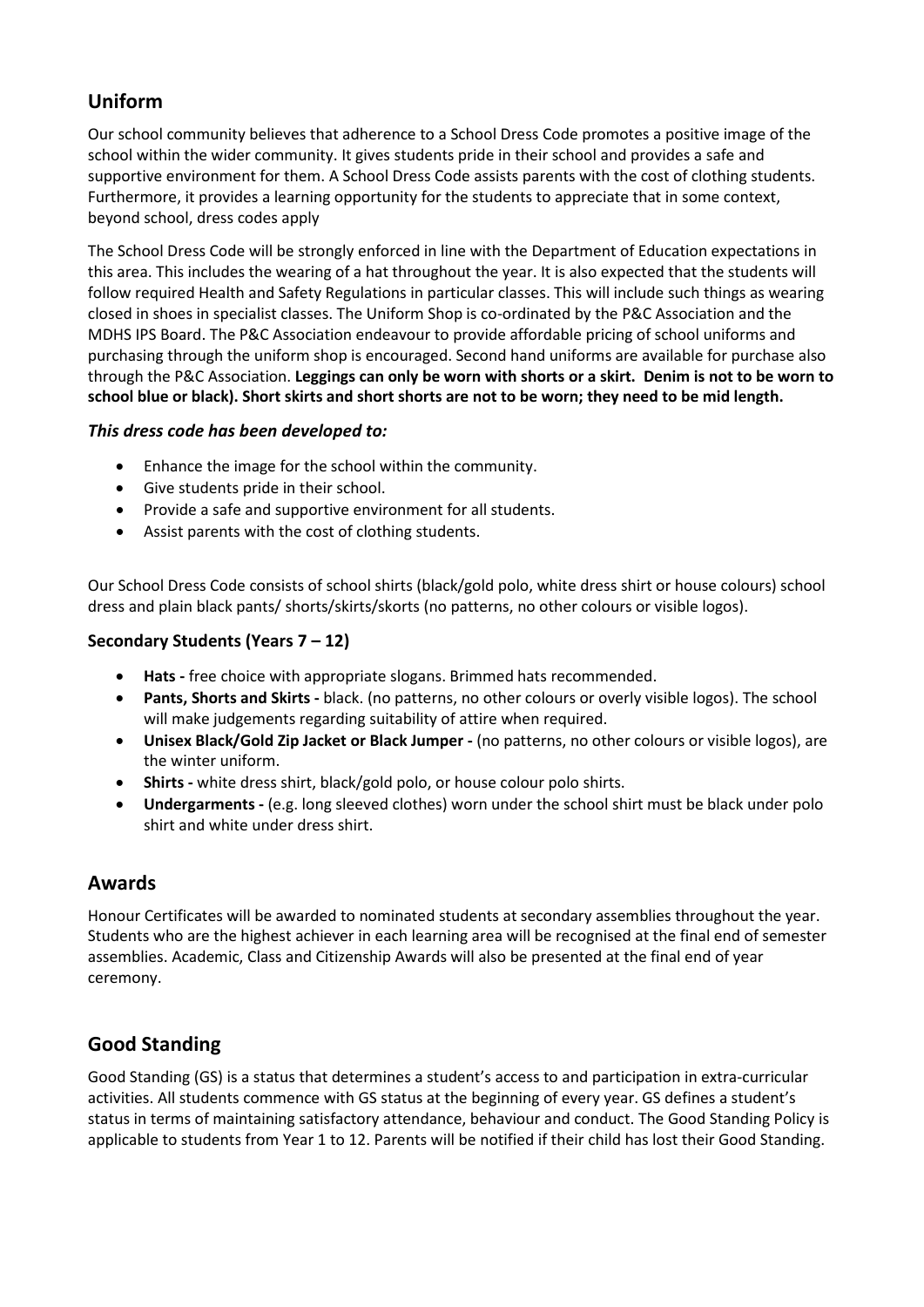# **School Diaries**

At the beginning of the school year, parents are asked on the school booklist to purchase a school diary. Students are asked to bring their diary with them to school every day and show it to you Thursday night so you can sign it. Your child can also place any upcoming events and due dates of assignments etc. in the diary or via Connect. **A diary assists students with their general organisation.**

## **Homework**

Students will be given homework tasks to complete each week by their individual learning area teachers. Please contact the form or class teacher if you have any concerns regarding this.

Homework, by definition, is schoolwork that is done at home. This work may take any one of the following forms:

- class work that needs to be completed (worksheets, etc.)
- a revision assignment devised to assist the student to look back at past work
- research work which may involve members of the family or for which some time may be required to collect information
- reading through past notes, texts to reinforce knowledge or understanding
- reading a novel (school or other) or magazines (literacy is the basis of everything)

# **Student Reward System**

The PSB (Positive Student Behaviour) reward system fosters positive relationships between students and staff, which encourages students to actively contribute towards the betterment of themselves and the entire school community by following our school expectations. The PSB positive reward system is in place for all secondary students to work towards specific goals. These include attendance at 'Wellness' sessions and weekly recognition rewards presented at assemblies.

# **Reporting to Parents**

Parents will be provided school reports at the end of each semester. An Interim Report will also be sent out at the end of Term 1 and Term 3, to give early feedback on your child's progress. Appointments for parent/teacher meetings can be arranged in the final week of Semester 1 and Semester 2. Parents are encouraged to arrange to discuss student progress with classroom teachers whenever necessary or if you have any queries about any other aspects of your child's educational program.

In Western Australia, student achievement in the learning areas taught is reported on a five-point scale for all years. From Years 3 – 10 the following table of letter grades and achievement descriptors must for all years. From Years 3 – 10 the following table of letter grades and achievement descriptors must be used.

#### **Letter grade Achievement descriptor**

- **A Excellent:** The student demonstrates excellent achievement of what is expected for this year level.
- **B High:** The student demonstrates high achievement of what is expected for this year level.
- **C Satisfactory:** The student demonstrates satisfactory achievement of what is expected for this year level.
- **D Limited:** The student demonstrates limited achievement of what is expected for this year level.
- **E Very low:** The student demonstrates very low achievement of what is expected for this year level.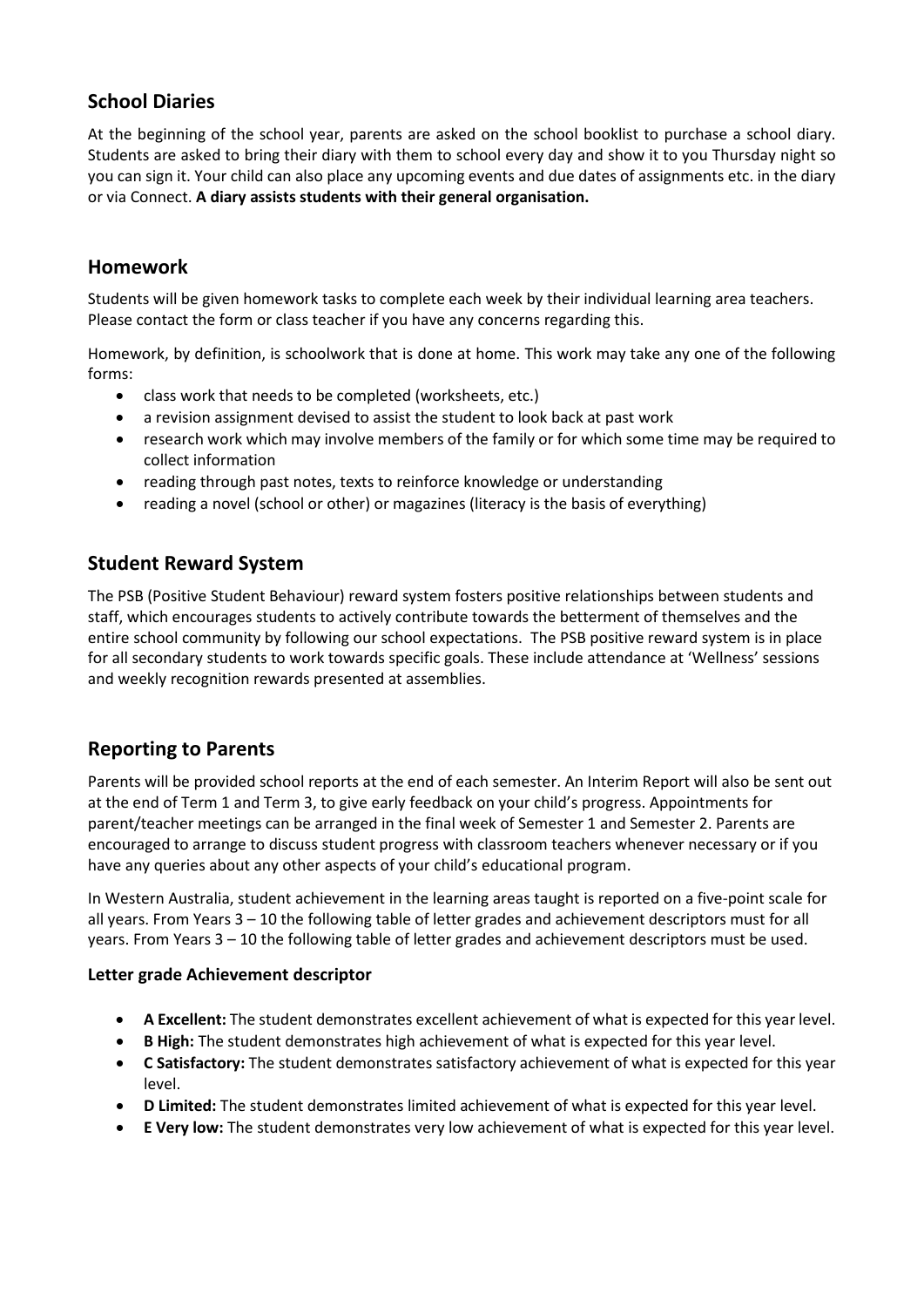# **STEAM**

A higher emphasis will be placed on STEM (science, technology, engineering, arts, mathematics) in our quest to promote the development of the  $21<sup>st</sup>$  century skills of problem solving, critical analysis and creative thinking. Secondary students have a timetabled period each week to develop STEAM skills and abilities through project based problem solving activities using technologies such as SPIRO balls and iPads for coding.

# **Camps**

Year 7 students will be given the opportunity to attend a camp and participate in a range of activities aimed at improving cooperation, communication, teamwork, trust, self-esteem and problem solving skills. In previous years it has been a highlight of the school year for many students. Parents are given the opportunity to engage in fundraising ventures leading up to the camp to assist with camp costs. Students must have their Good Standing to be eligible to attend this camp. Students will also have the opportunity to participate in other camps, including Country Week during the year and our biannual Canberra Trip which will be re-scheduled once the Covid 19 virus has waned.

# **Curriculum**

The Australian Curriculum provides a balanced curriculum for all students. It sets the expectations for what all Australian students should be taught, regardless of where they live or their background. The Western Australian Curriculum and Assessment Outline is for all students from Kindergarten to Year 10 and encompasses the Australian Curriculum. It sets out the mandated curriculum, guiding principles for teaching, learning and assessment and support for teachers in their assessment and reporting of student achievement. At Morawa District High School, we differentiate student learning to meet the needs of all students as a priority.

The Western Australian curriculum currently encompasses ACARA's Australian Curriculum in English, mathematics, science and history; as well as Humanities and Social Sciences, Health and Physical Education, Technologies and The Arts.

# **English**

The English curriculum is built around the three interrelated strands of language, literature and literacy. Together, the strands focus on developing students' knowledge, understanding and skills in listening, reading, viewing, speaking, writing and creating. Learning in English builds on concepts, skills and processes developed in earlier years.

In Year 7, students communicate with peers, teachers, individuals, groups and community members in a range of face-to-face and online/virtual environments. They experience learning in familiar and unfamiliar contexts that relate to the school curriculum, local community, regional and global contexts.

Students engage with a variety of texts for enjoyment. They listen to, read, view, interpret, evaluate and perform a range of spoken, written and multimodal texts in which the primary purpose is aesthetic, as well as texts designed to inform and persuade. These include various types of media texts including newspapers, magazines and digital texts, early adolescent novels, non-fiction, poetry and dramatic performances. Students develop their understanding of how texts, including media texts, are influenced by context, purpose and audience.

Literary texts that support and extend students in Year 7 as independent readers are drawn from a range of realistic, fantasy, speculative fiction and historical genres and involve some challenging and unpredictable plot sequences and a range of non-stereotypical characters. These texts explore themes of interpersonal relationships and ethical dilemmas within real-world and fictional settings and represent a variety of perspectives. Informative texts present technical and content information from various sources about specialised topics. Text structures are more complex including chapters, headings and subheadings, tables of contents, indexes and glossaries.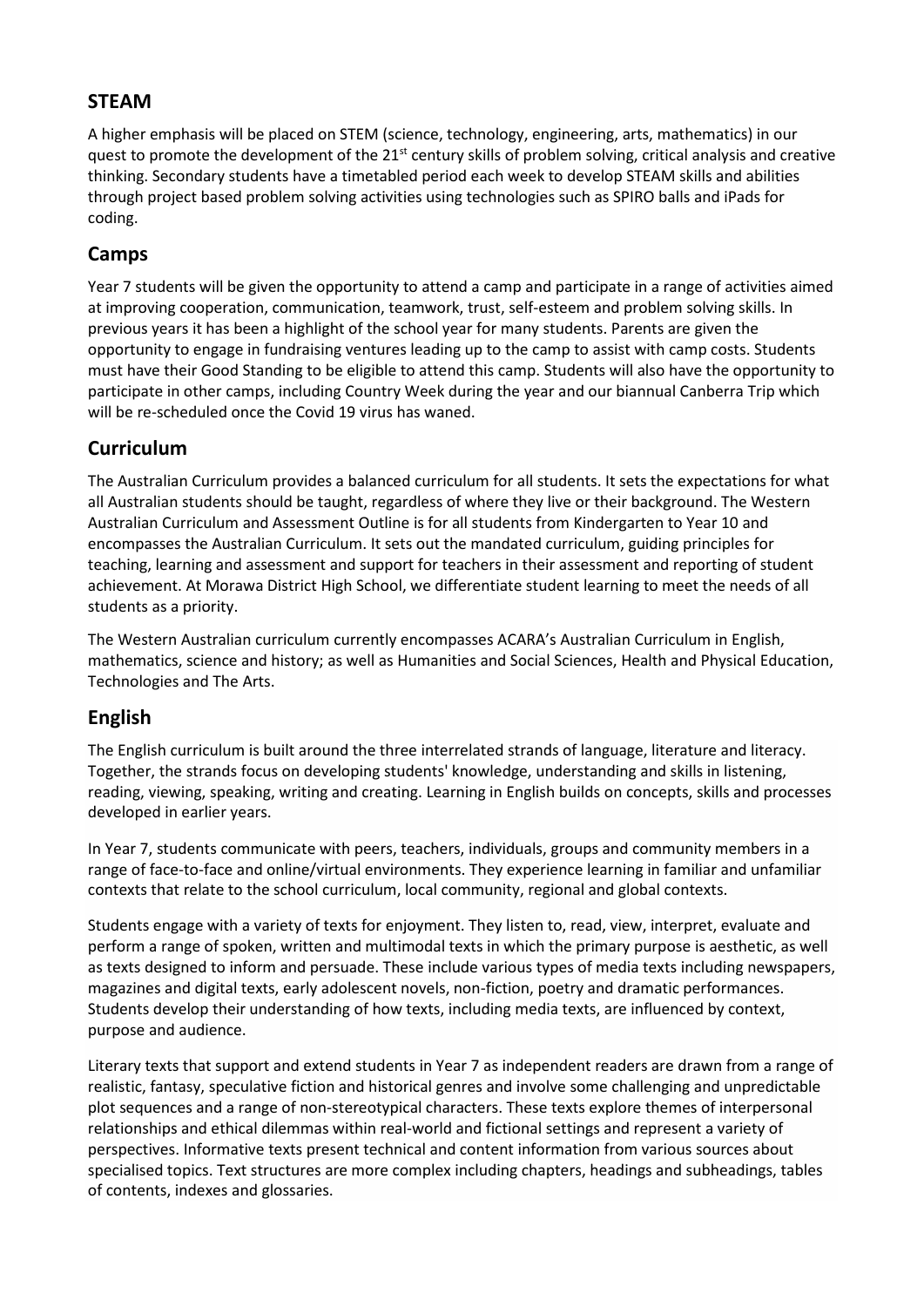Language features include successive complex sentences with embedded clauses, unfamiliar technical vocabulary, figurative and rhetorical language, and information supported by various types of graphics.

Students create a range of imaginative, informative and persuasive types of texts, for example narratives, procedures, performances, reports and discussions, and are beginning to create literary analyses and transformations of texts.

## **Mathematics**

The proficiency strands understanding, fluency, problem-solving and reasoning are an integral part of mathematics content across the three content strands: number and algebra, measurement and geometry, and statistics and probability. At this year level:

- **Understanding:** includes describing patterns in uses of indices with whole numbers, recognising equivalences between fractions, decimals, percentages and ratios, plotting points on the Cartesian plane, identifying angles formed by a transversal crossing a pair of lines, and connecting the laws and properties of numbers to algebraic terms and expressions
- **Fluency:** includes calculating accurately with integers, representing fractions and decimals in various ways, investigating best buys, finding measures of central tendency and calculating areas of shapes and volumes of prisms
- **Problem-solving:** includes formulating and solving authentic problems using numbers and measurements, working with transformations and identifying symmetry, calculating angles and interpreting sets of data collected through chance experiments
- **Reasoning:** includes applying the number laws to calculations, applying known geometric facts to draw conclusions about shapes, applying an understanding of ratio and interpreting data displays.

#### **Numbers and Algebra**

By the end of Year 7 students solve problems involving the comparison, addition and subtraction of integers. They make the connections between whole numbers and index notation and the relationship between perfect squares and square roots. Students use fractions, decimals and percentages, and their equivalences. They express one quantity as a fraction or percentage of another. They solve problems involving percentages and all four operations with fractions and decimals. They compare the cost of items to make financial decisions. Students represent numbers using variables. They connect the laws and properties for numbers to algebra. They assign ordered pairs to given points on the Cartesian plane. They interpret simple linear representations and model authentic information. They solve simple linear equations and evaluate algebraic expressions after numerical substitution.

#### **Measurement and Geometry**

Students describe different views of three-dimensional objects. They represent transformations in the Cartesian plane. They solve simple numerical problems involving angles formed by a transversal crossing two lines. Students use formulas for the area and perimeter of rectangles and calculate volumes of rectangular prisms. Students classify triangles and quadrilaterals. They name the types of angles formed by a transversal crossing parallel lines.

#### **Statistics and Probability**

Students identify issues involving the collection of continuous data. They construct stem-and-leaf plots and dot plots. They describe the relationship between the median and mean in data displays. They calculate mean, mode, median and range for data sets. Students determine the sample space for simple experiments with equally likely outcomes and assign probabilities to those outcomes.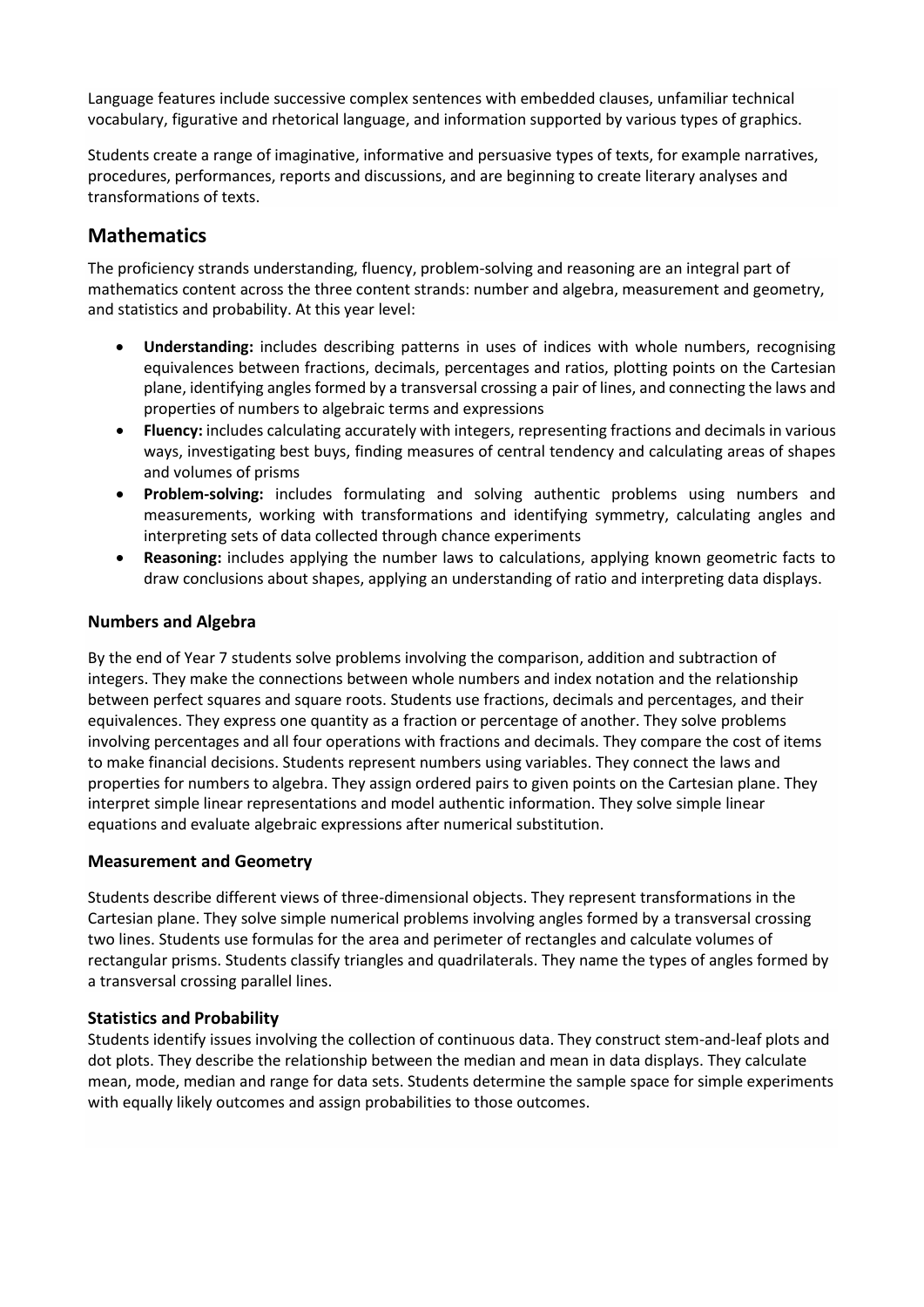# **Humanities and Social Sciences**

In Year 7, Humanities and Social Sciences consists of, Economics and Business and Geography and History and Civics & Citizenship.

Students develop increasing independence in critical thinking and skill application, which includes questioning, researching, analysing, evaluating, communicating and reflecting. They apply these skills to investigate events, developments, issues, and phenomena, both historical and contemporary.

By the end of Year 7, students construct a range of questions and use a variety of methods to select, collect and organise information and/or data from appropriate sources. They develop criteria to determine the usefulness of primary and/or secondary sources for a purpose. Students distinguish between fact and opinion. They interpret information and/or data to identify points of view/perspectives, relationships and/or trends, and to sequence events and developments. They draw simple evidence-based conclusions in a range of contexts. Students represent information and/or data in appropriate formats to suit audience and purpose. They develop texts using appropriate subject-specific terminology and concepts.

Students describe how democracy in Australia is shaped by the Commonwealth Constitution. They describe the operation of Australia's federal structure of government and the role of parliament, within the Westminster system. Students identify rights and responsibilities of being a participant in the legal system and describe how the legal system aims to provide justice.

Students describe how the price of goods and services results from interactions between consumers and businesses, as a consequence of making choices. They describe how the specialisation of workers and businesses, including entrepreneurial behaviour, provides benefits to individuals and the wider community.

Students describe the changes caused by interconnections between people, places and natural environments, and the alternative strategies used to manage the changes. They describe the features of liveable places, and how and/or why places are perceived and valued differently.

Students describe the role of groups and the significance of particular individuals in ancient society, and suggest reasons for change and continuity over time. They identify past events and developments that have been interpreted in different ways. Students describe events and developments from the perspective of different people who lived at the time.

# **Science**

Students study the strands Science Understanding and Science as a Human Endeavour in 2019, through the sub-strands Science as human Endeavour, Physical Science and Earth/Space Science.

In Year 7, students explore the diversity of life on Earth and continue to develop their understanding of the role of classification in ordering and organising information. They use and develop models such as food chains, food webs and the water cycle to represent and analyse the flow of energy and matter through ecosystems and explore the impact of changing components within these systems. They consider the interaction between multiple forces when explaining changes in an object's motion. They explore the notion of renewable and non-renewable resources and consider how this classification depends on the timescale considered. They investigate relationships in the Earth-sun-moon system and use models to predict and explain events. Students make accurate measurements and control variables to analyse relationships between system components. They explore and explain these relationships through appropriate representations and consider the role of science in decision making processes.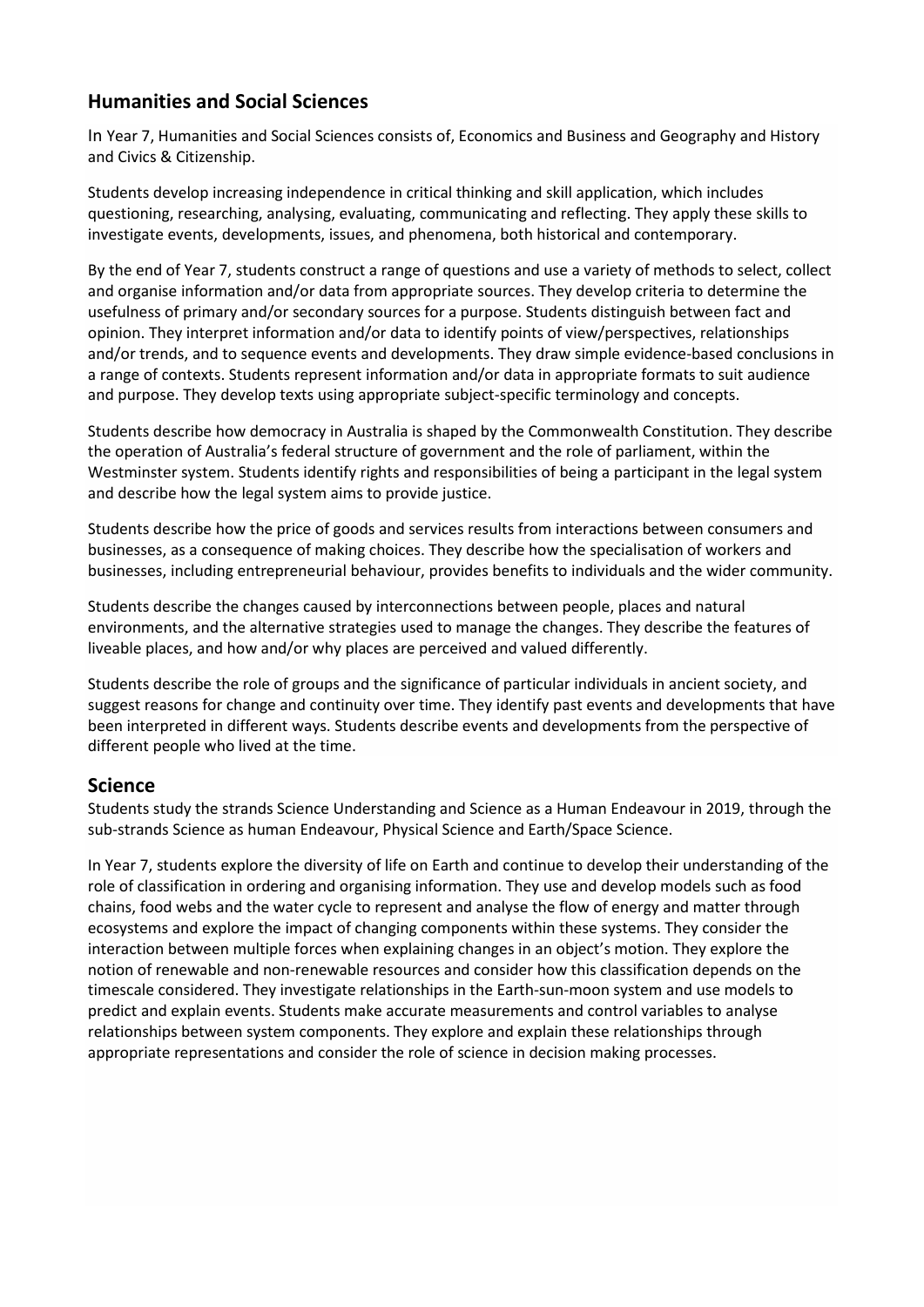# **The Arts**

The Arts have the capacity to engage, inspire and enrich all students, exciting the imagination and encouraging them to reach their creative and expressive potential. The term 'creativity' plays a critical role in all arts subjects. The Arts includes two strands – Making and Responding.

#### **Visual Arts**

In Year 7, students develop ideas related to a given theme. They select and explore media and materials, and briefly document their results. Students use elements and principles when developing artwork and make decisions about composition. They write annotations and comment about design intentions. They explore and experiment with techniques and processes and, with guidance, use a selected process to create and present a finished artwork. Students use equipment and materials in a safe manner. They reflect on their own artwork and discuss possible improvements.

In responding to artwork, students use art terminology, identify obvious key features and provide personal opinions. They provide a description of an artwork and discuss the use of elements and principles. Students make comments about meaning, based on personal interpretations.

This course develops skills and explores new studio areas such as acrylic painting, print making and sculpture. The students complete a range of fine art projects and study the art in our society to enhance the production of their work.

#### **Music**

By the end of Year 7, students identify, sing, play, notate and apply pitch and rhythm patterns, scales, intervals and triads, with some inconsistencies. They improvise and create musical ideas within a given framework that show some development, and incorporate some suitable dynamics. Students sing or play performance activities and practised repertoire with developing technique and some expression. With guidance, they endeavour to adjust tone and volume to blend and balance when rehearsing and performing within an ensemble.

Students identify, analyse and describe the use of specific elements of music in mainly generalised responses, using some appropriate music terminology. They identify and describe some musical characteristics associated with different cultures, contexts and styles.

Students will investigate a range of music genres, instruments and innovations, and will have the opportunity to learn various instruments in class.

#### **Instrumental Music**

At Morawa District High School the Department of Education's Instrumental Music School Services (IMSS) provides enriched, instrumental instruction for students from Years 5 to 12 on a brass or percussion instrument. The program offered is optional and is aimed at those students who show keen interest and aptitude in music, and who are prepared to make an ongoing commitment to musical activity. In order to be accepted into the program at Morawa District High School, students undertake a Music Aptitude Indicator test. Successful students must also satisfy the following criteria:

- A demonstrated willingness to participate in the program
- An aptitude for music demonstrated in classroom music
- Parental support
- Ability to meet the requirements of the program, such as instrumental lessons, daily practice and participation in the school band.

Students come out of their regular classes on a rotating timetable. Tuition is provided in small group lessons of 30 minutes once a week. Instrumental students are required to participate in the Morawa District High School Junior Brass Band (Years 5-8) and/or the Morawa District High School Senior Brass Band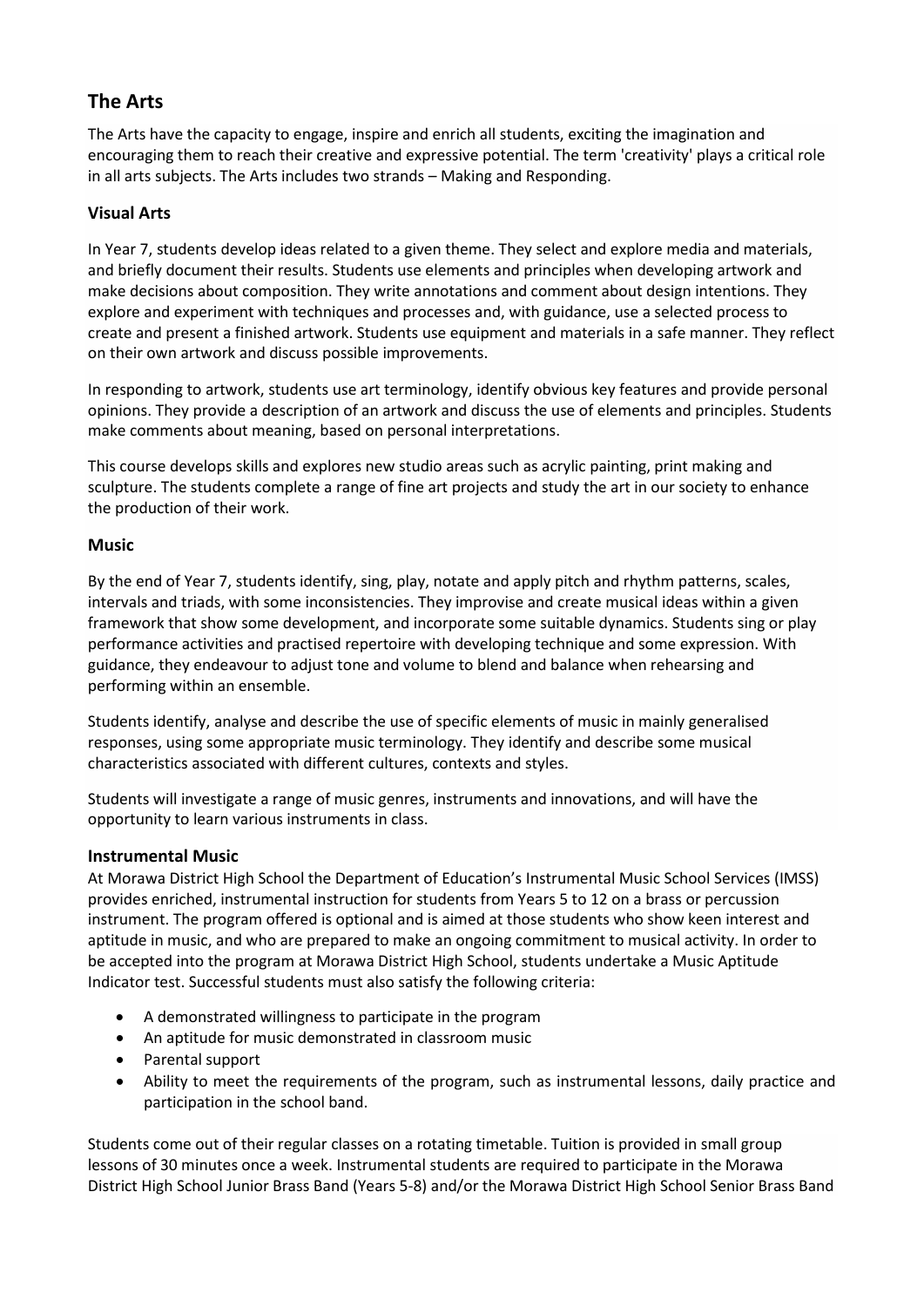(Years 7-12) when their level of playing has reached the required standard. Practice for Senior Brass Band is on Thursday afternoons from 3.30 – 5pm, and Junior Brass Band is on Friday mornings at 8.30am.

# **Health and Physical Education**

The Health and Physical Education curriculum provides opportunities for students to develop, enhance and exhibit attitudes and values that promote a healthy lifestyle.

In Year 7, the content expands students' knowledge, understanding and skills to help them achieve successful outcomes in personal, social, movement and online situations. They learn how to take positive action to enhance their health, safety and wellbeing by applying problem-solving and effective communication skills, and through a range of preventive health practices.

Students continue to develop and refine specialised movement skills and focus on developing tactical thinking skills in a range of contexts and applying them to physical activities. They have opportunities to analyse their own and others' performance using feedback to improve body control and coordination. They learn about health-related and skill-related components of fitness and the types of activities that improve individual aspects of fitness. The application of fair play and ethical behaviour continues to be a focus for students as they consider modified rules, scoring systems and equipment, which allows participants to enjoy physical activities and experience success. They begin to link activities and processes to the improvement of health and fitness.

#### **Equine**

Depending on constraints on the timetable, the school hopes to introduce a Physical Education program in Equine for Year 7 and 8 students in 2021. The learning program will teach you many of the different facets of horse grooming and care. The program is run in conjunction with the WA College of Agriculture Morawa (RTO 50530). Students learn to manage the condition of horses and to minimize risk in different situations

#### **Technologies**

Technologies enrich and impact on the lives of people and societies globally. They can play an important role in transforming, restoring and sustaining societies and natural, managed and constructed environments. In an increasingly technological and complex world, it is important to develop knowledge and skills to analyse and creatively respond to design and/or digital challenges. Technologies motivates young people and engages them in a range of learning experiences that are transferable to family and home, constructive leisure activities, community contribution and the world of work. Technologies include two distinct areas – Design & Technologies and Digital Technologies.

#### **Design and Technology: Home Economics**

In Year 7, students identify components of food and fibre production systems. Students identify nutritional values and physical properties of food to determine preparation techniques and presentation. This practical course provides students with the opportunity to develop the skills to make informed food decisions, prepare snacks and simple meals, and to create simple sewing tasks.

#### **Design and Technology: Wood**

In Year 7, students identify how the selection of material and technology process is influenced by the combination of materials, systems, components, tools and equipment. They use hand skills and machinery to make interesting models and constructions, using a variety of materials and techniques.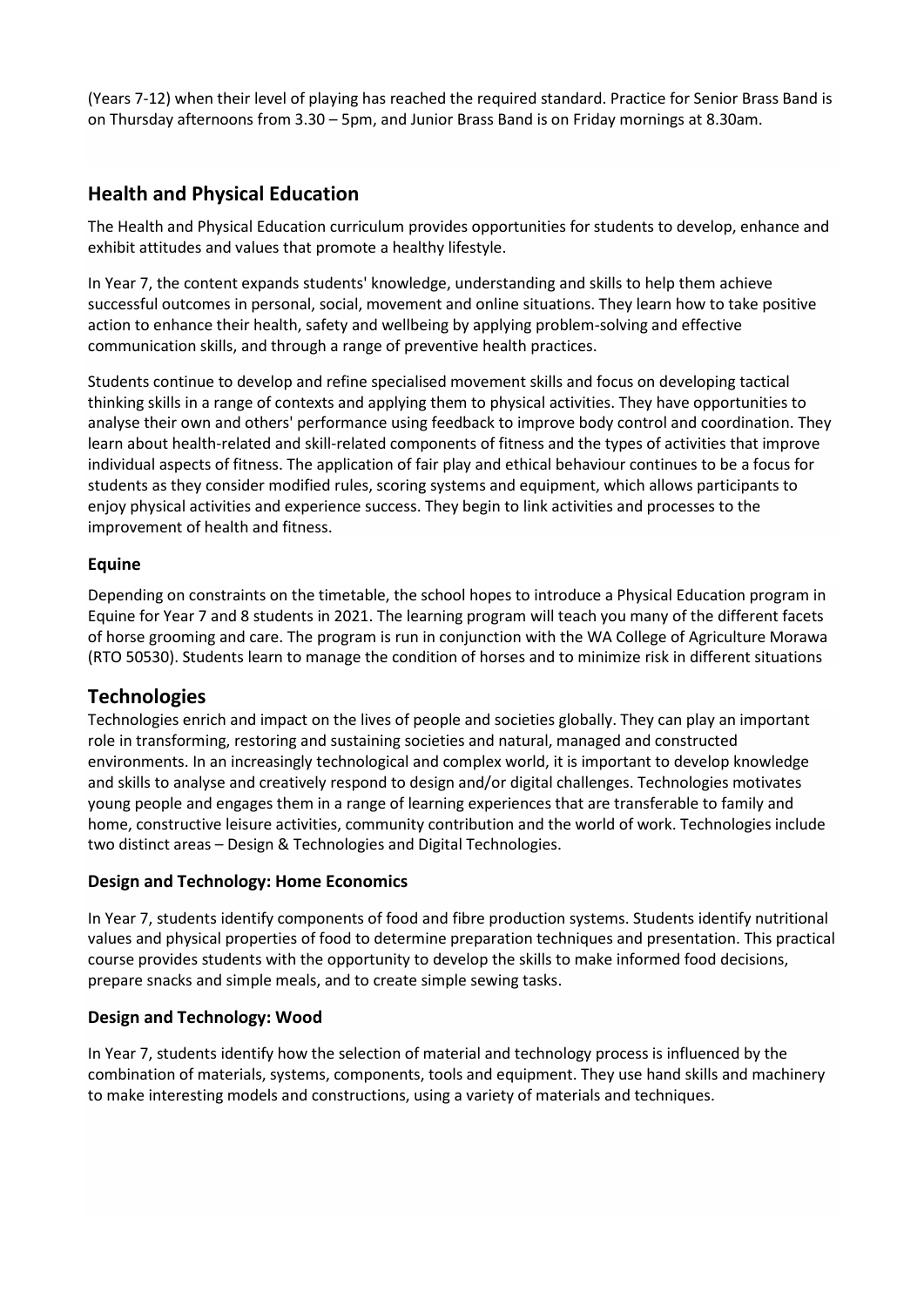#### **Digital Technology**

In Year 7, students identify types of networks, including wired, wireless and mobile networks and the hardware components of a network. They identify ways digital systems represent text, image and audio data. Students use a range of digital sources to explore how to acquire data. They create information using relevant software, and creates data to model objects and/or events. Students create digital solutions considering the user experience of a digital system that allows for choices to be made within a user interface.

They work collaboratively online to create and communicate information, with consideration for social contexts. Students use a range of techniques, appropriate digital technical terms and technologies to design, develop, review and communicate design ideas, plans and processes.

#### *To the Parents of our Year 7 students,*

*We look forward to your anticipated support in creating a positive learning adventure for the students at Morawa DHS. Please do not hesitate to contact your child's teachers should you have any questions or concerns. Thank you, Mr Jamie Cant – Deputy Principal (Acting)*

# **Secondary Staff Email List**

| <b>BOND Rosemary</b>    | rosemary.bond@education.wa.edu.au    |
|-------------------------|--------------------------------------|
| CANT Jamie              | Jamie.cant@education.wa.edu.au       |
| <b>HAFUSLER Kirsten</b> | kirsten.haeusler@education.wa.edu.au |
| <b>INBASFFI AN Veni</b> | veni.Inbaseelan@education.wa.edu.au  |
| <b>JONES Leonie</b>     | leonie.Jones@education.wa.edu.au     |
| <b>PEARSON Jane</b>     | jane.pearson@education.wa.edu.au     |
| PETTIT Hayley           | Hayley.pettit@education.wa.edu.au    |
| <b>TOMLINSON Terri</b>  | terri.tomlinson@education.wa.edu.au  |
| <b>ZWAAN Thomas</b>     | thomas.zwaan@education.wa.edu.au     |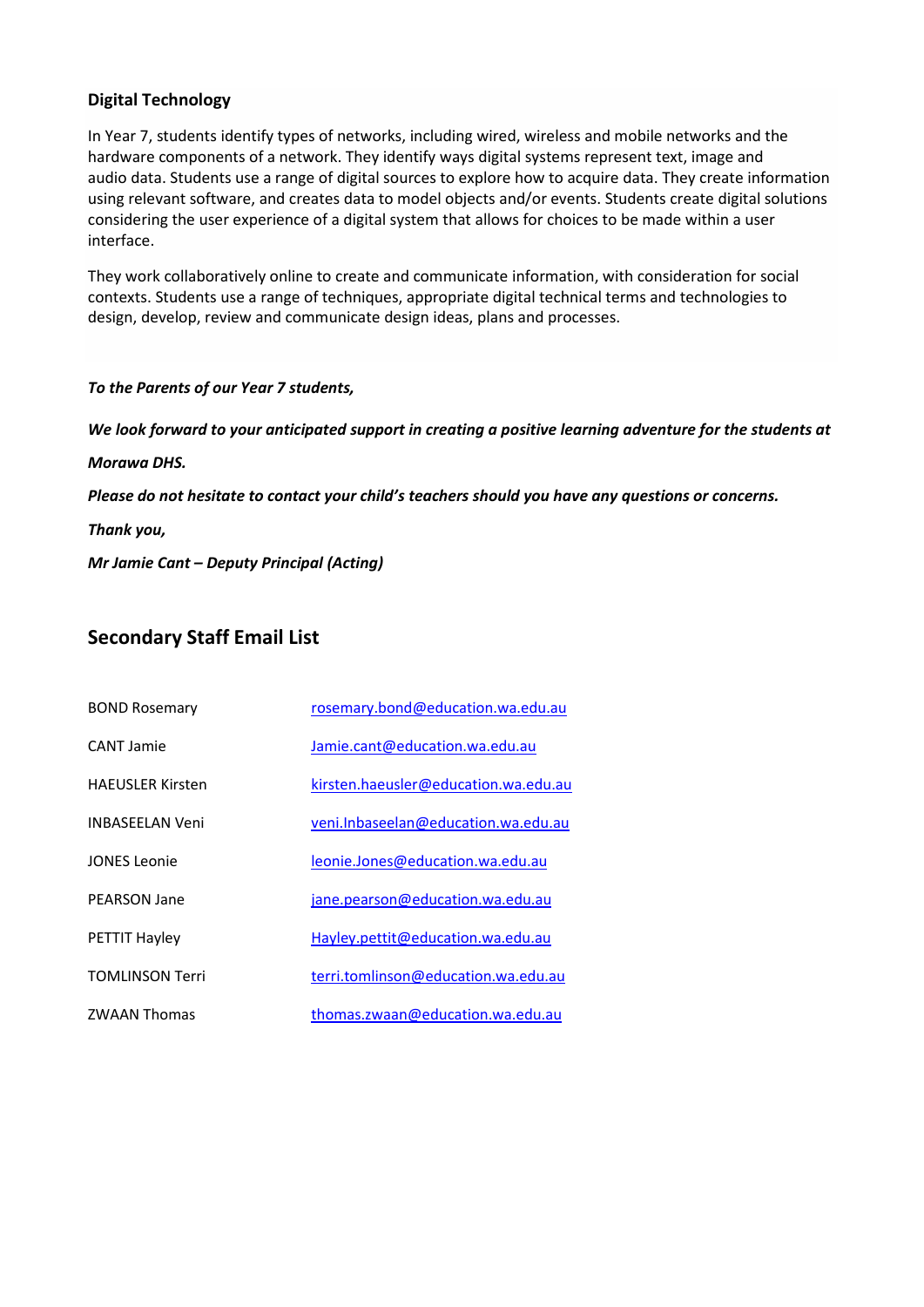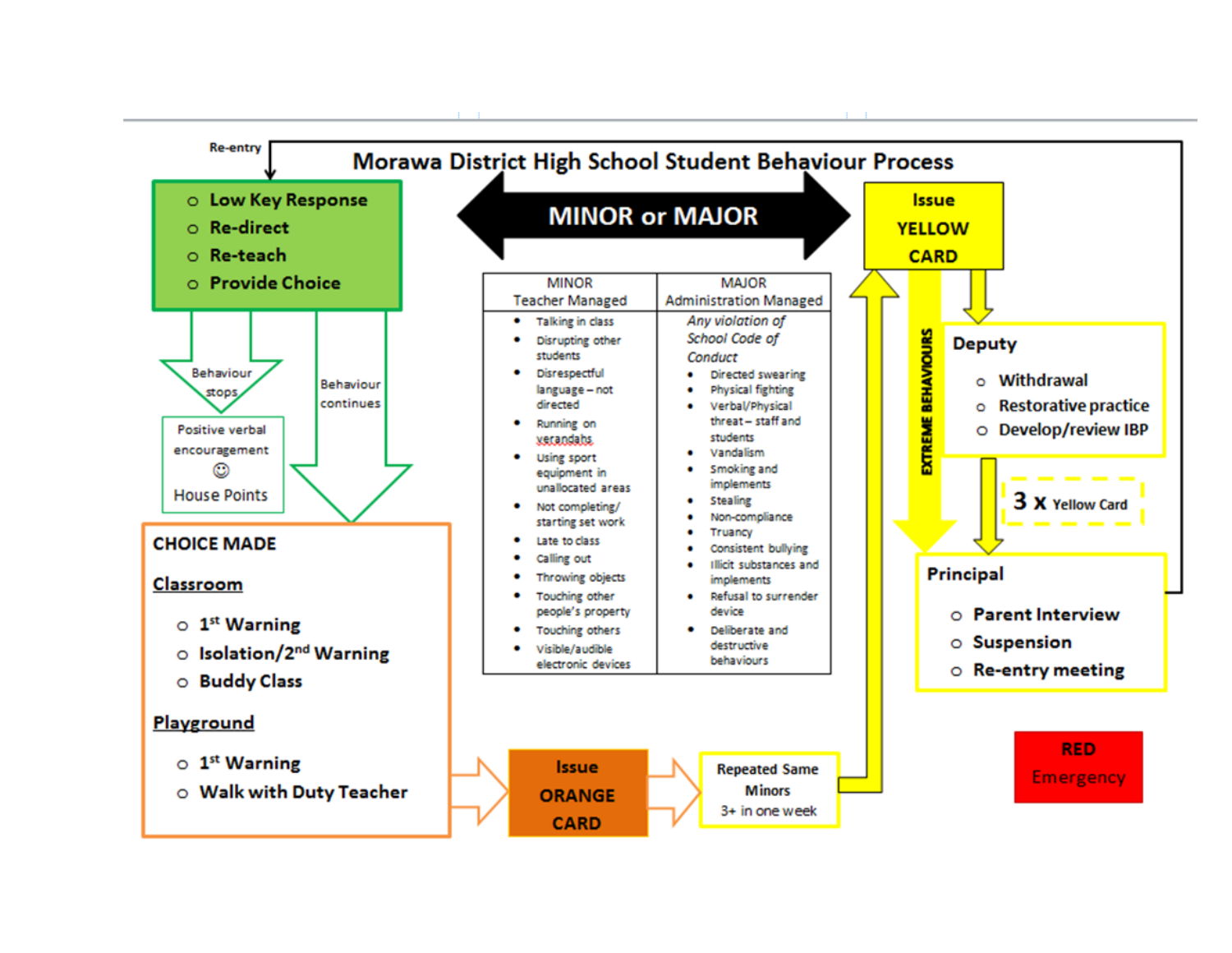

# **Morawa District High School**

**Policy and Guidelines Secondary Homework**

Every school is to have a documented approach to homework that takes into account the needs of the students and the phase of their development, and reflects the context of the school.

#### **Rationale**

The Morawa District High School community recognizes that homework can support higher levels of student achievement by extending the time available for students to consolidate skills and concepts learned at school. Homework can also be a means of furthering school-home relationships and can assist in keeping parents informed about their child's learning programs and progress.

We believe that homework supports students by:

- providing opportunities to practice and revise skills introduced in class;
- extending the time available for the exploration of new ideas and situations;
- developing independent skills including self-discipline, time management and personal organization; and
- providing opportunities for self-planned individual study and research.

#### **Guidelines**

Homework should:

- support the development of the student's independence as a learner;
- further the partnership between school and home;
- avoid dependence on unreasonable levels of parental assistance or resources that are not readily available to the student;
- be set without impinging on reasonable time for family, recreational, cultural and employment pursuits relevant to the student's age, development and educational aspirations;
- be balanced across learning areas so as to avoid stress and overload;
- be phased in gradually and consistently as students move through the upper primary years and sustained through the secondary years;
- be consistently applied, monitored and assessed in a whole-school approach that is responsive to individual needs and learning area requirements;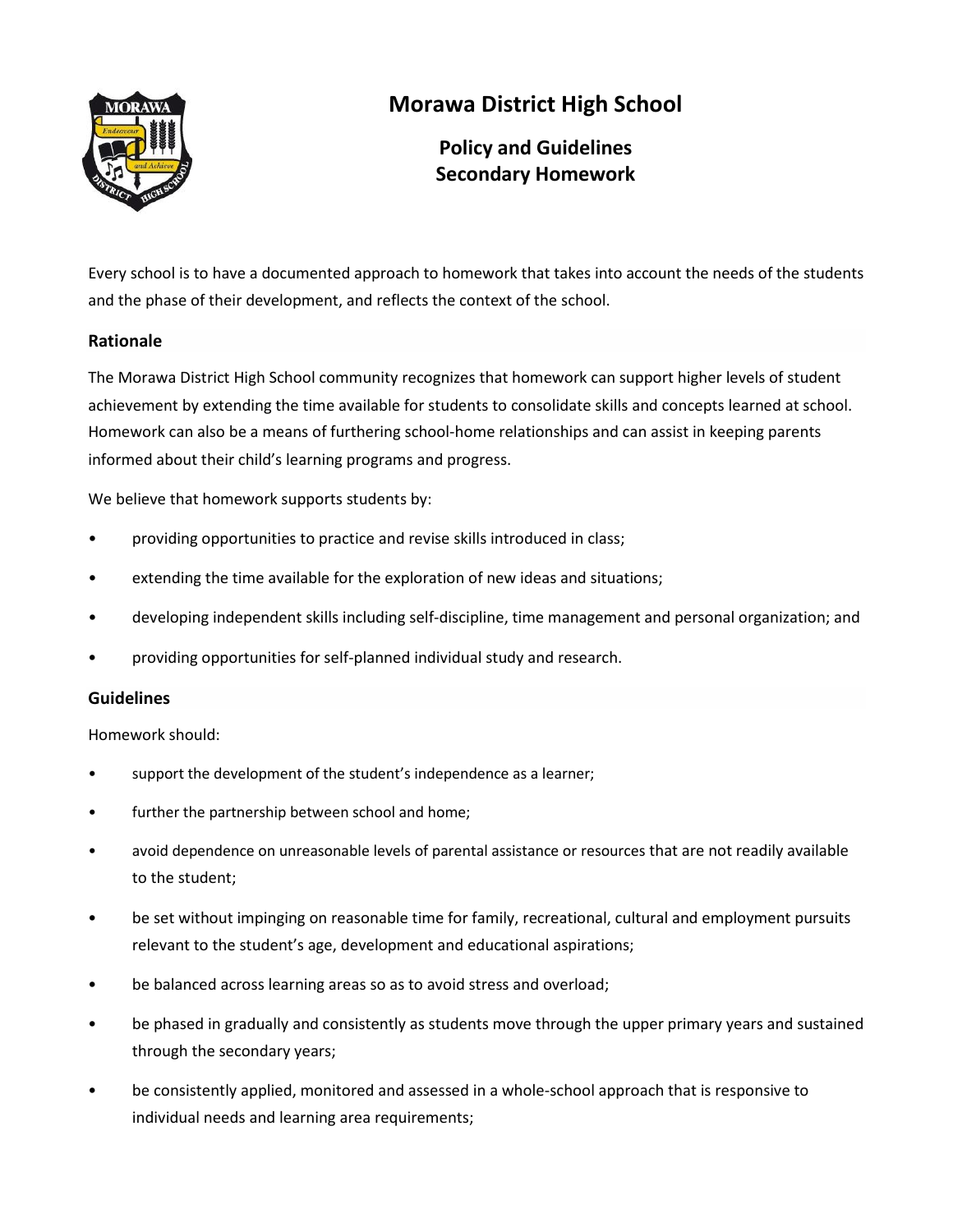Homework must:

- only be used to facilitate the achievement of learning outcomes;
- form part of a developmental learning program that is responsive to individual needs, clearly relevant, supported by classroom practice and, where appropriate, developed in collaboration with students; and
- be disassociated from any form of punishing students or means of securing discipline.

#### **Appropriate tasks**

Year 7-12 weekly homework contracts for some learning areas; assignments/project work; completion of unfinished class work; Revision; Independent study. Please refer to Course Outlines and Student Diary.

Note. Individual class/Learning Area teachers may outline homework detail specific to a child based on an individual's need as negotiated with parents/carers.

It is suggested that lower secondary students should be spending at least 1 hour, 5 days a week, on homework, review or study.

Upper secondary students should be spending at least 1-2 hours, 5 days a week, on homework, review or study.

It is recognized that all individuals learn differently and these times will vary accordingly, however they have been stated as a guide for students and parents.

#### **Responsibilities**

#### **PRINCIPAL**

The principal is responsible for developing and implementing a documented school approach to homework that:

- is consistent with the Western Australian Curriculum and Assessment Outline and school plans;
- is developed in consultation with the school staff and parents and endorsed by the school council/board
- is regularly communicated to students and parents;
- includes general guidelines for parents, where appropriate, as to how they can support and assist their children; and
- is supported and implemented by all staff.